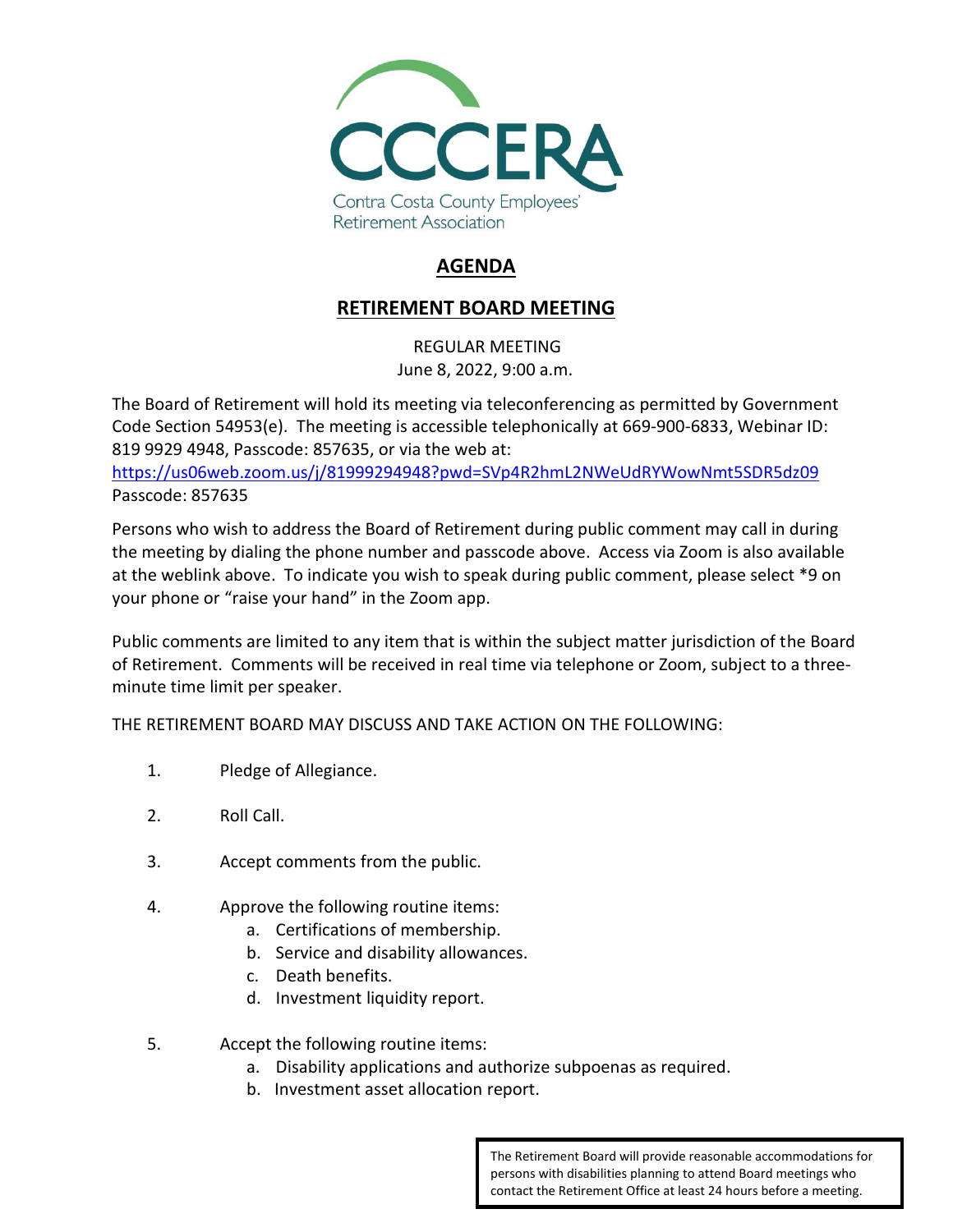### *CLOSED SESSION*

6. The Board will go into closed session pursuant to Govt. Code Section 54957 to consider recommendations from the medical advisor and/or staff regarding the following disability retirement applications:

| Member             | Type Sought           | Recommendation        |
|--------------------|-----------------------|-----------------------|
| a. Marc Weber      | Service Connected     | Service Connected     |
| b. Teresa Carrillo | Non-Service Connected | Non-Service Connected |

7. CONFERENCE WITH LABOR NEGOTIATORS (Government Code Section 54957.6)

> Agency designated representative: Gail Strohl, Chief Executive Officer

Unrepresented Employees: All CCCERA unrepresented positions

#### *OPEN SESSION*

.

- 8. Consider and take possible action to authorize the CEO to execute a Dissolving and Successor Districts Agreement.
- 9. Pension administration system project update:
	- a. Update from staff
	- b. Presentation from Segal
	- c. Presentation from Sagitec
- 10. Consider and take possible action to amend the Declining Employer Payroll Actuarial Funding Policy.
- 11. Consider and take possible action to authorize the CEO to execute a contract with Koff & Associates for a total compensation study for unrepresented employees.
- 12. Presentation of 2021 CCCERA budget vs. actual expenses report.
- 13. Consider authorizing the attendance of Board:
	- a. Southern California Institutional Forum, Markets Group, July 21, 2022, Marina Del Ray, CA.
	- b. NASRA Annual Conference, August 8-10, Long Beach, CA.
	- c. 2022 Public Pension Funding Forum, NCPERS, August 21-23, 2022, Los Angeles, CA.
	- d. 21st Annual Compliance & Ethics Institute, SCCE, October 16-19, 2022, Phoenix, AZ or October 17-19, 2022, Virtual.

The Retirement Board will provide reasonable accommodations for persons with disabilities planning to attend Board meetings who contact the Retirement Office at least 24 hours before a meeting.